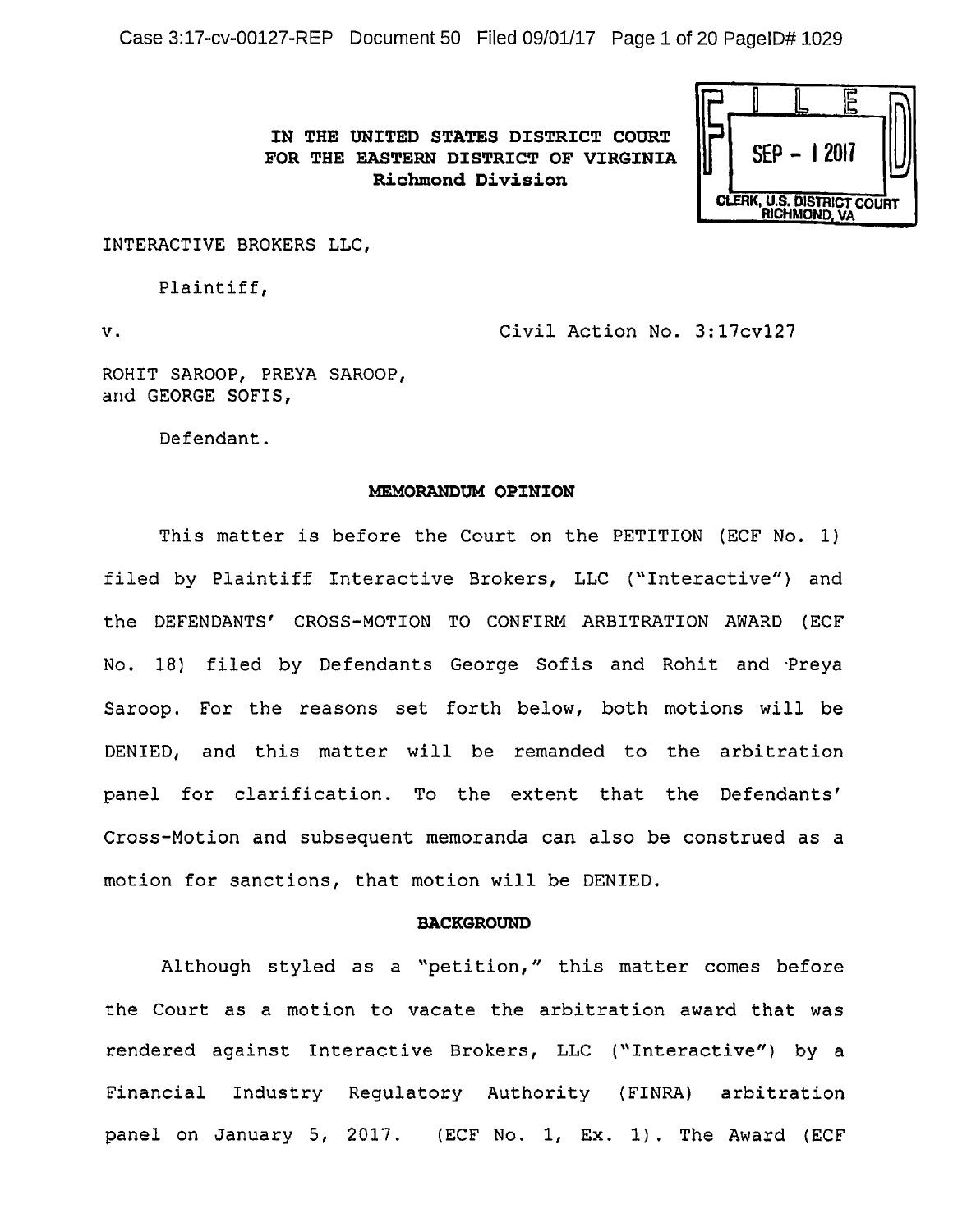No. 1-2) was rendered in favor of Claimants George Sofis and Rohit and Preya Saroop (hereinafter, "Claimants"}, and included awards of both "compensatory damages" and "attorneys' fees pursuant to the parties' agreement." Interactive seeks to vacate the arbitrators' decision, while the Claimants have filed a motion to confirm it. Faced with an inscrutable award, the Court can do neither in good faith, and instead will remand the matter to the arbitrators for clarification.

# **A. Factual Background**

Interactive is an online brokerage firm that provides a web-based platform for sophisticated investors to purchase and sell securities and other products on various exchanges throughout the world. (Pet. 6}. Interactive offers these services to its customers without any accompanying financial advice. It merely executes the trades that its customers {or its customers' own investment advisors} request. Id. Consequently, Interactive's contracts with its customers include, among other things,<sup>1</sup> waivers of liability for any and all losses sustained through the market. (ECF No. 1-2, Ex. B, C). The Claimants in this case were three such customers.

 $1$  Of particular relevance to these proceedings, the contracts also included: (1} a mandatory arbitration provision; (2} a choice of law provision stating that Connecticut law governs contract interpretation; (3} and an attorneys' fee provision that purports to give Interactive (only) the right to fees.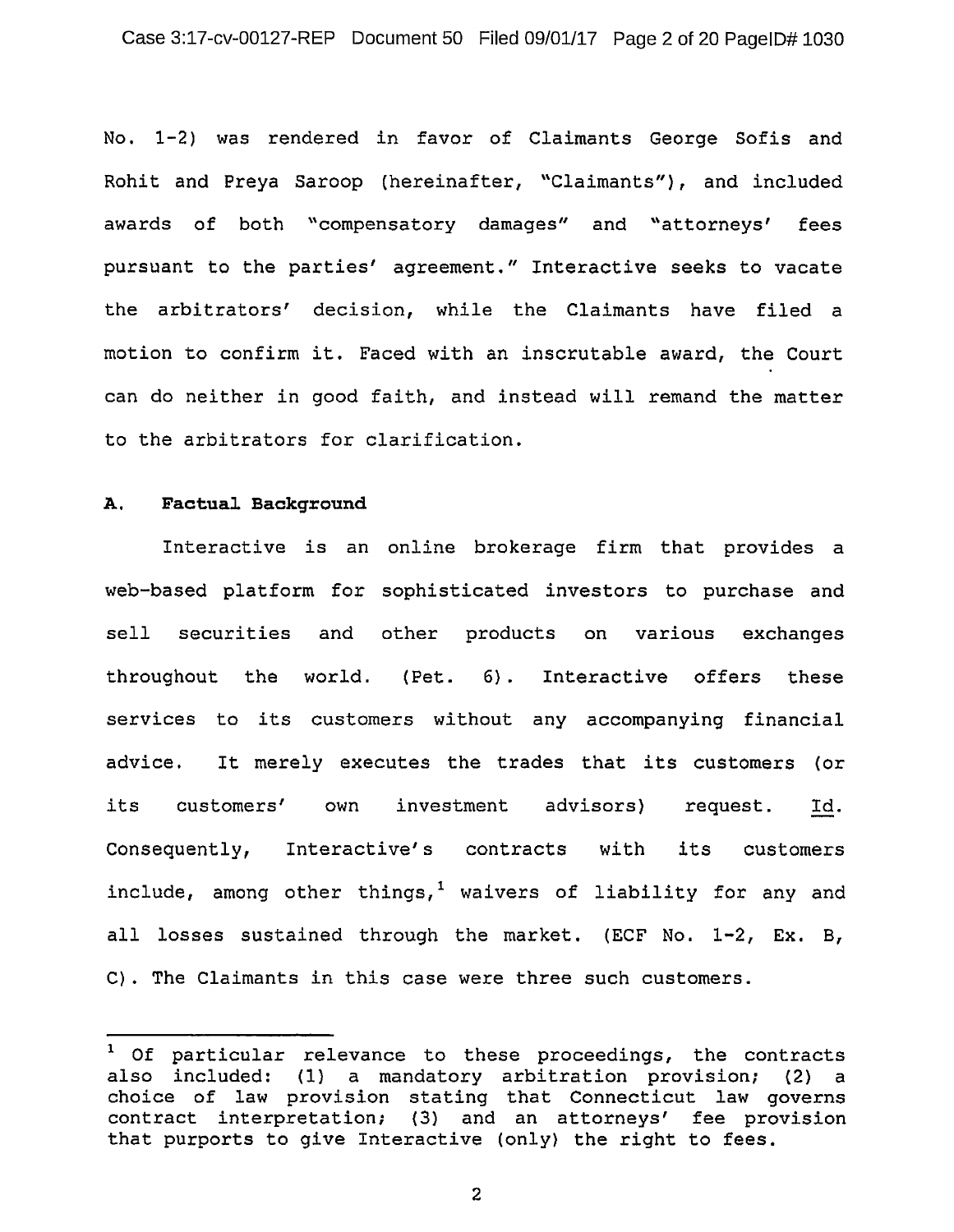The Saroops opened an account with Interactive on June 18, 2012 with an initial deposit of \$25,000. They deposited an additional \$75,000 in 2013, and another \$50,000 in 2014. Sofis opened his account with Interactive on October 15, 2012 with a deposit of \$100,000. Both the Saroops and Sofis hired an independent financial advisor, Vikas Brar of Brar Capital LLC, to run their accounts with Interactive and to make trades on their behalf. The parties appear to agree that neither Brar nor his company has ever been employed by or affiliated with Interactive, and that the decision to hire Brar was made solely by the Claimants themselves.

Over the course of their contractual relationship with Interactive, the Claimants (through Brar) engaged in *a* high risk trading strategy that relied on the sale of so called "naked short call" options<sup>2</sup> and "margin" trading.<sup>3</sup> These strategies

 $2$  A call option is the option to buy some underlying security (such as the Exchange Traded Notes ("ETNs") at issue in this case} at a predetermined "strike price" up until some future date. If the value of the underlying security never hits the "strike price," the option is worthless and the seller pockets the premium from the sale of the option. Because this is a risky strategy, investors often hedge their position by buying the underlying security involved in the transaction, thereby limiting their risk (and reward) . When an investor sells such an option without owning the underlying security (thereby exposing him or herself to higher risk), it is called a "naked" short call.

 $3$  Essentially, trading on the "margin" refers to a method of buying securities (or stock, etc.) that involves borrowing a part of the sum needed to execute the transaction from the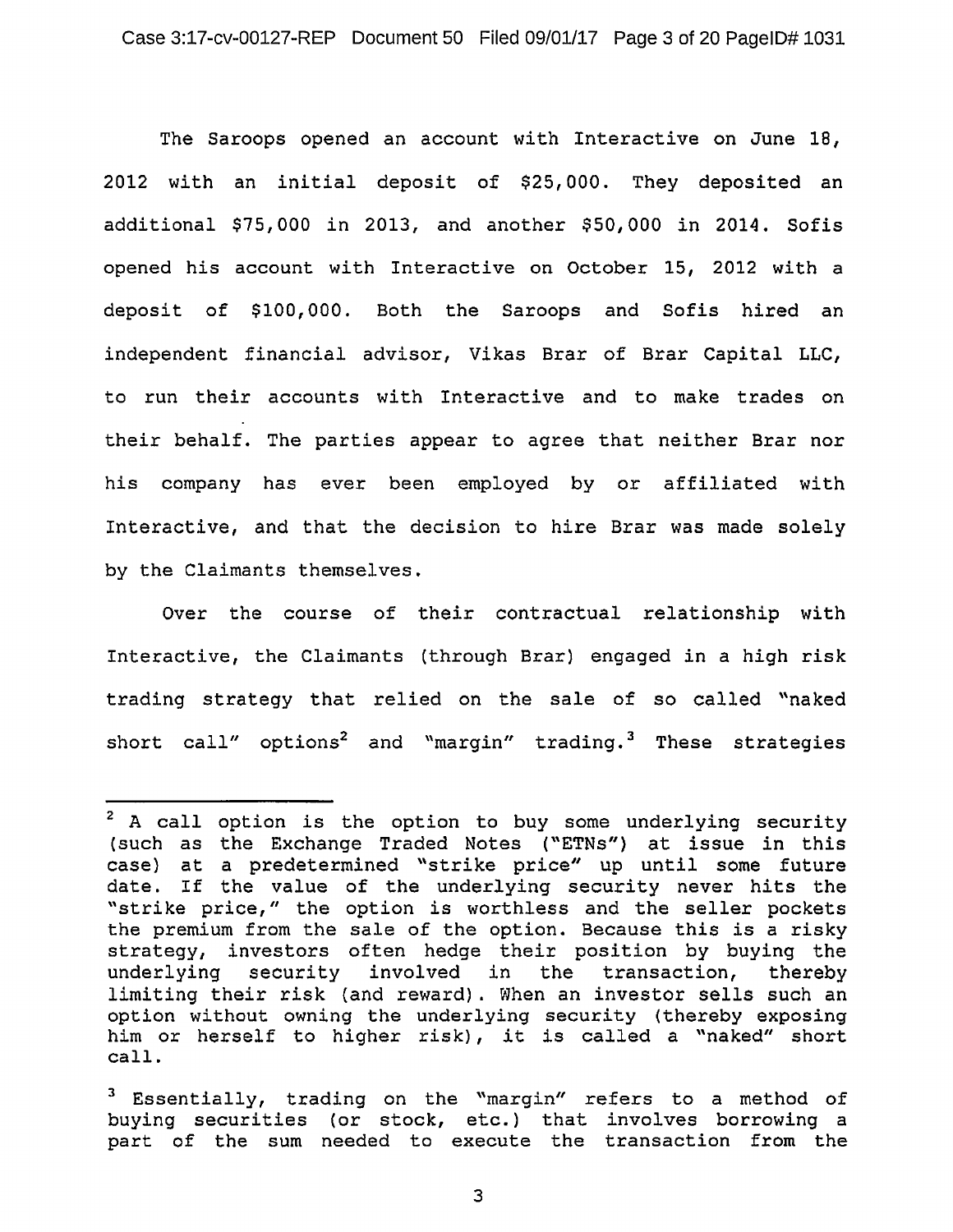initially resulted in large profits for the Claimants, but that changed in 2015.

On January 15, 2015, at Brar's request, the Saroops converted their account with Interactive from a Regulation T4 margin account to a portfolio margin account. Sofis did the same in July of 2015. This change in account type allowed Brar to engage in still riskier transactions on behalf of the Claimants: under Regulation T's margin requirements, investors may borrow up to fifty percent of the purchase price of a security using a loan from the broker; under Portfolio Margin, investors can (usually) achieve far greater leverage.<sup>5</sup>

By the time the Claimants' accounts were converted to portfolio margin accounts in 2015, Brar was exclusively (or nearly exclusively) relying on a strategy of selling naked call options of iPath S&P 500 VIX Short-Term Futures (VXX}, an exchange traded note {"ETN") designed to give investors exposure to the so called "fear index." In doing so, Brar was essentially

broker himself-here, Brar. Margin trading may result in quicker profits, but it also exposes the investor to the risk of losses in excess of the amount of their initial investment.

 $4$  12 C.F.R. § 220.

5 Unlike Regulation T's initial margin requirement of 50% {2-1 leverage limit on equity}, Portfolio Margin uses a sophisticated algorithm to calculate margin requirements based on the overall hypothetical risk of the portfolio (which, in turn, factors in<br>the historical volatility of the underlying securities the historical volatility of the involved).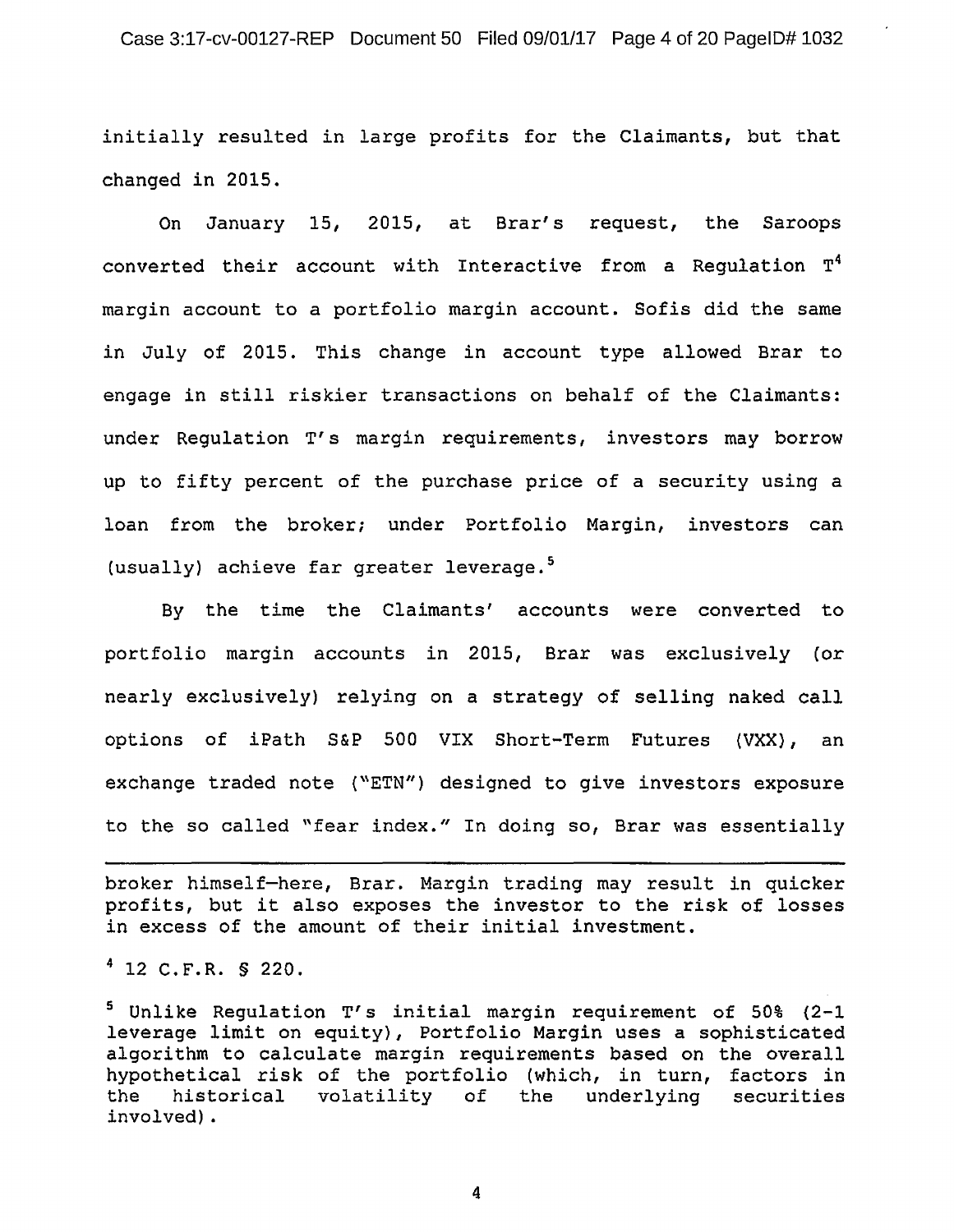betting (on behalf of the Claimants) that the market would remain stable. Brar continued to rely upon and execute these trades after the Claimants converted their accounts to portfolio margin.

The parties dispute whether, and to what extent, FINRA Regulations (specifically, Rule 4210 and regulatory notice OB-09) permitted such trades to be executed using the portfolio margin. It is undisputed, however, that such trades were executed using the portfolio margin, and that they resulted in profits for the Claimants until late August of 2015.<sup>6</sup> Indeed, by the close of markets on August 19, 2015, Sofis' account had a net asset value ("NAV") of \$500,529.48 and the Saroops had a NAV of \$520,450.40.

On Thursday, August 20, 2017 Brar continued this same strategy, selling hundreds of naked VXX call options. Over the next several days, however, the market experienced a spike in volatility, culminating on August 24, 2015, when the Dow experienced the largest one day decline in its history. The parties dispute the cause of this volatility and decline: while Interactive attributes the loss to the market generally, the Claimants argue (as they did before the arbitrators) that the

<sup>&</sup>lt;sup>6</sup> It is clear from the Arbitrator's Report that the arbitrators concluded that the VXX options were not eligible to be traded using portfolio margin.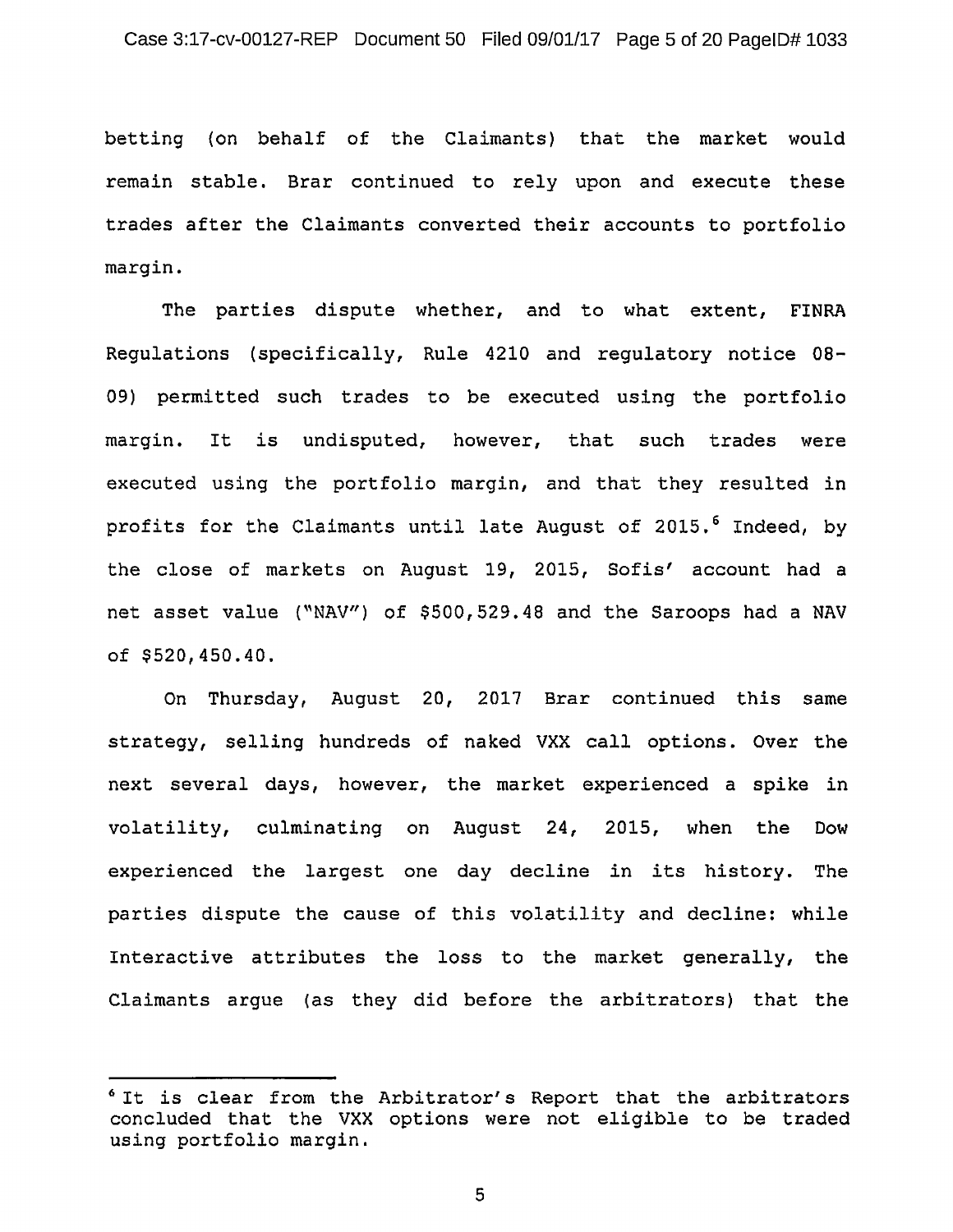losses occurred, at least in part, because of the unreasonable "auto-liquidation" procedures deployed by Interactive.

Notwithstanding this factual dispute, both sides agree that by the time the market opened on August 24, the value of the Claimants' accounts had decreased by 80 percent. This precipitous drop caused the Claimants' accounts to fall into socalled "margin deficiency"-the equity remaining in the accounts had fallen below the minimum maintenance requirements. This margin deficiency, in turn, triggered Interactive's "autoliquidation" procedures, which, in a period of about thirty minutes, wiped out the remaining balance in the Claimants' accounts {and left them with a still-large margin deficiency) . The Claimants responded by bringing an arbitration claim against Interactive.

# **B. The Arbitration Decision**

In December of 2015, the Claimants filed an arbitration claim with FINRA, as required by their contracts with Interactive. Their Statement of Claim ("SC") (ECF No. 1-10) asserted multiple claims, including: breach of contract, promissory estoppel, violation of state securities statutes, commercially unreasonable disposition of collateral, negligent and intentional misrepresentation, unjust enrichment, and vicarious liability. (SC 11 46-61). Interactive filed an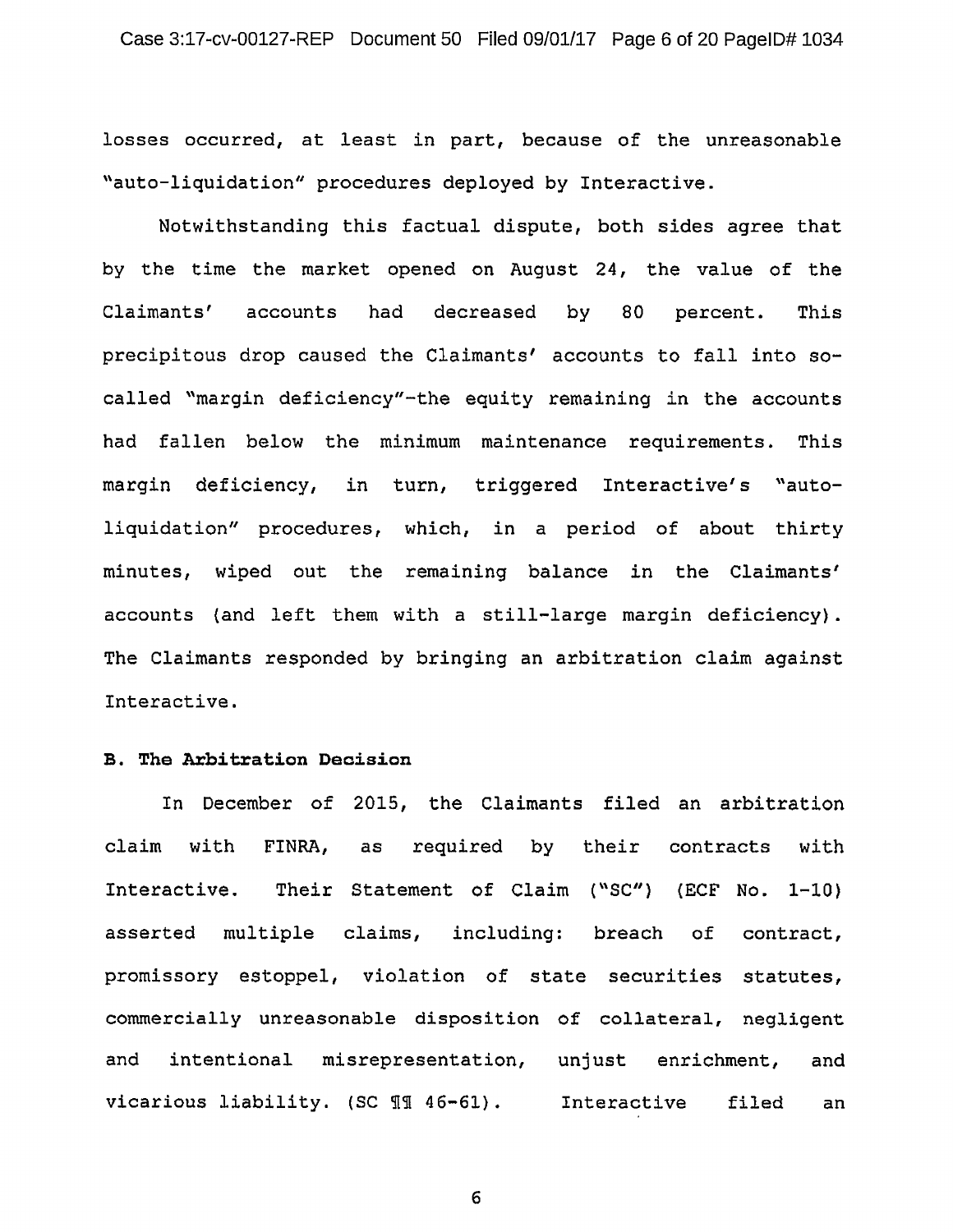answer and counterclaim in response, seeking an award equal to the amount of the Claimants' debt remaining after their accounts had been liquidated. (ECF No. 1-11). Both sides also sought attorneys' fees, and signed FINRA Uniform Submission Agreements, in which they agreed to submit the matters pled in the Statement of Claim for resolution by a FINRA arbitration panel. Although they had a right to do so under FINRA rules, neither side requested a reasoned award from the arbitrators.

An arbitration hearing was held from December 5, 2016 to December 9, 2016. Both sides presented fact and opinion testimony, including experts. Ultimately, on January 10, 2017, the panel rendered a monetary award in favor of the Claimants, including an award of attorneys' fees and a denial of Interactive's counter-claim. (ECF No. 1-2). The arbitrators summarized the case as follows:

Claimants asserted the following causes of action: breach of contract and promissory estoppel, violation<br>of state securities statutes, commercially of state securities statutes, commercially unreasonable disposition of collateral, vicarious liability, and common law fraud. The causes of action relate to unspecified securities.

Unless specifically admitted in the Statement of Answer, Respondent denied the allegations made in the Statement of Claim and asserted various affirmative defenses.

In its Counterclaim, Respondent asserted the following causes of action: failure to mitigate and pay a debt.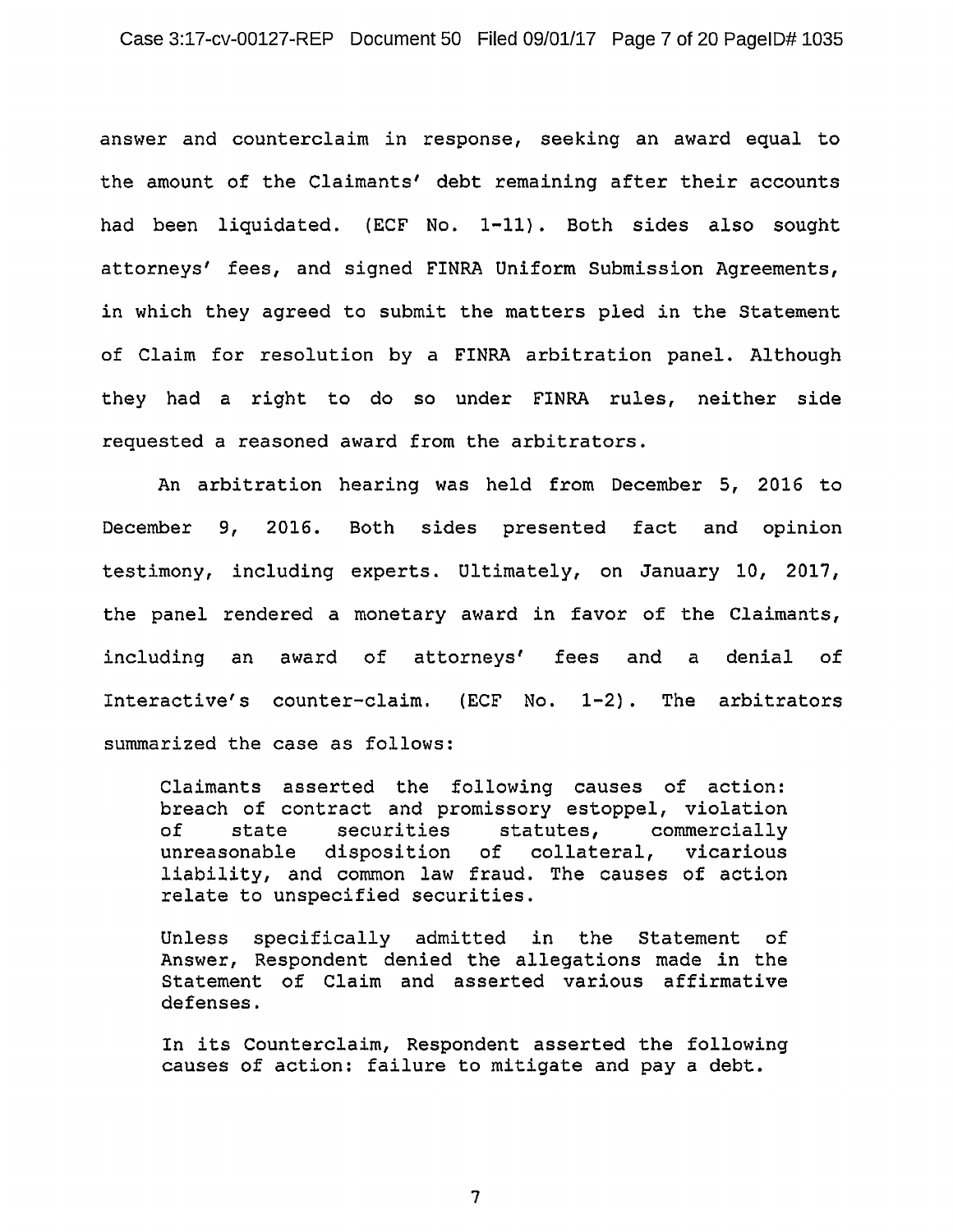Id. The panel also noted that the Claimants withdrew their claim for allowing a non-registered broker to make trades at the close of the arbitration hearing. Id.

Because neither side requested a reasoned award, the arbitrators provided little explanation for their decision. The "Arbitrator's Report" consists of just three sentences, followed by details of the moneys owed. In their entirety, the \\ARBITRATOR'S REPORT" and "AWARD" state:

### **ARBITRATOR <sup>1</sup> S REPORT**

The Claimants are awarded the value of their accounts on August 19, 2015 (\$520, 450. 40 to the Saroops and \$500,529.48 to Sofis}. Respondent's Counterclaim was dismissed based on Respondent's violation of FINRA Rule 4210 as further explained in regulatory notice 08-09. The securities placed in the portfolio margin account were not eligible for that account based on these rules and regulations.

#### **AWARD**

After considering the pleadings, the testimony and evidence presented at the hearing, and the posthearing submissions, the Panel has decided in full and<br>final resolution of the issues submitted for issues submitted determination as follows:

1. Respondent is liable for and shall pay to Claimants Rohit and Preya Saroop compensatory damages in the amount of \$520,450.40 plus interest at the rate of 8% per annum from 30 days of the date of the award until payment.

2. Respondent is liable for and shall pay to Claimants Rohit and Preya Saroop attorneys' fees representing 40% of the compensatory damages and 30% of the net claimed by Respondent for a total of \$274,006.16. The Panel granted attorneys' fees pursuant to the parties' agreement.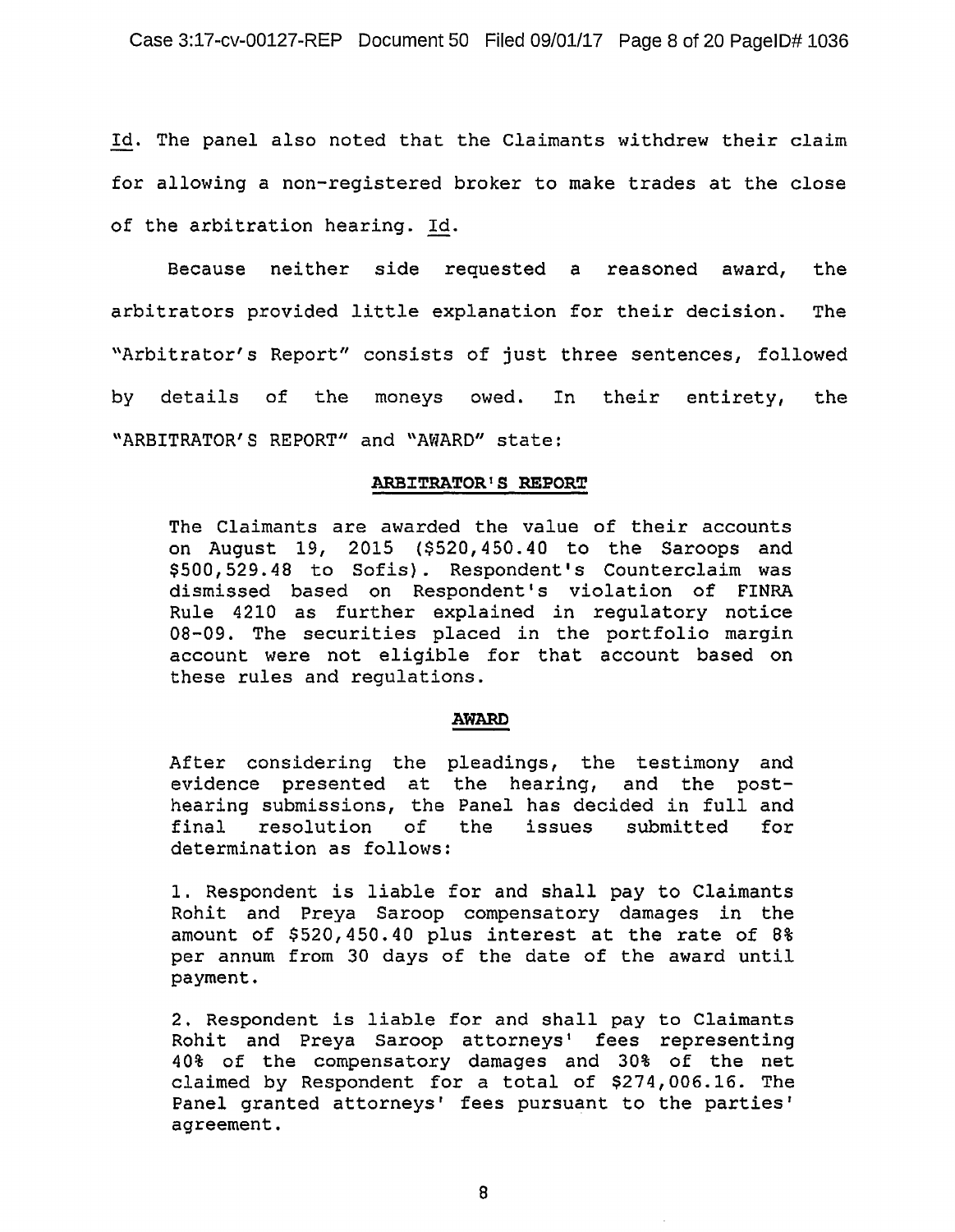3. Respondent is liable for and shall pay to Claimant George Sofis compensatory damages in the amount of \$500,529.48 plus interest at the rate of 8% per annum from 30 days of the date of the award until payment.

4. Respondent is liable for and shall pay to Claimant George Sofis attorneys' fees representing 40% of the compensatory damages and 30% of the net claimed by Respondent for a total of \$249,858.49. The Panel granted attorneys' fees pursuant to the parties' agreement.

5. Claimants' claim for witness fees is denied.

6. Respondent is liable for and shall pay to Claimants \$600.00 as reimbursement of the non-refundable portion of the filing fee previously paid.

7. Respondent's Counterclaims are denied in their entirety.

8. Respondent's request for attorneys' fees is denied.

9. Any and all claims for relief not specifically addressed herein, including punitive damages, are denied.

Id. Interactive now moves to vacate the award, while the Claimants have filed a cross-motion to confirm it.

# **C. Procedural Posture**

Interactive filed its ~Petition" (ECF No. 1) on February 2, 2017. Recognizing the Petition as a mislabeled motion to vacate, the Claimants responded by filing DEFENDANTS' MEMORANDUM OF LAW IN SUPPORT OF THEIR OPPOSITION TO PLAINTIFF'S PETITION TO VACATE THE ARBITRATION AWARD (ECF No. 17) and DEFENDANTS' CROSS-MOTION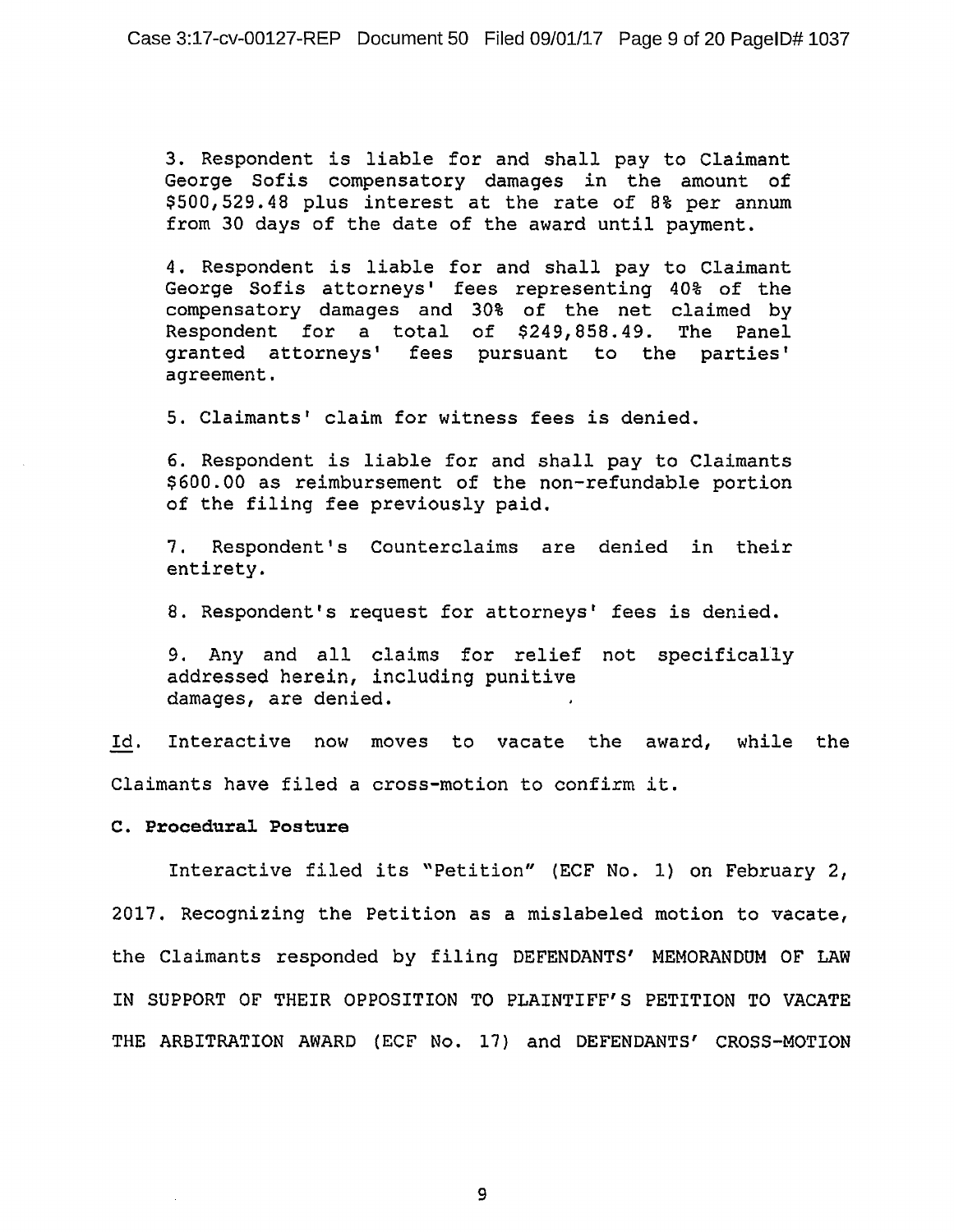TO CONFIRM ARBITRATION AWARD (ECF No. 18).<sup>7</sup> Then, rather than filing a reply brief, Interactive responded by filing PLAINTIFF'S MOTION FOR SUMMARY JUDGMENT (ECF No. 30}. The accompanying brief ("Pl. SJ Mem."), in turn, included both arguments supporting the summary judgment motion as well as arguments in reply to the Defendants' response (to the original Petition). (ECF No. 31).

The Claimants responded by filing two additional documents: DEFENDANTS' MEMORANDUM OF LAW IN FURTHER SUPPORT OF THEIR MOTION TO CONFIRM THE ARBITRATION AWARD (ECF No. 37) and DEFENDANTS' MEMORANDUM OF LAW IN OPPOSITION TO PLAINTIFF'S MOTION FOR SUMMARY JUDGMENT {ECF No. 38). Finally, Interactive Brokers filed PLAINTIFF'S REPLY MEMORANDUM IN SUPPORT OF ITS MOTION FOR SUMMARY JUDGMENT (ECF No. 41),

On June 29, 2017, the Court denied Interactive's motion for summary judgment as procedurally improper and scheduled oral argument on the Petition and Cross-Motion to Confirm (ECF Nos. 42-43).<sup>8</sup> Argument on the motions was held on July 26, 2017, and

 $<sup>7</sup>$  The Claimants' response to the Petition also included a request</sup> for sanctions, which will be denied.

<sup>&</sup>lt;sup>8</sup> The Court's order also informed the parties that the materials filed in support and in opposition to the motion for summary judgment would be considered as part of the record for deciding the Petition (ECF No. 1) and the DEFENDANTS' CROSS-MOTION TO CONFIRM ARBITRATION AWARD (ECF No. 17). See ECF No. 43.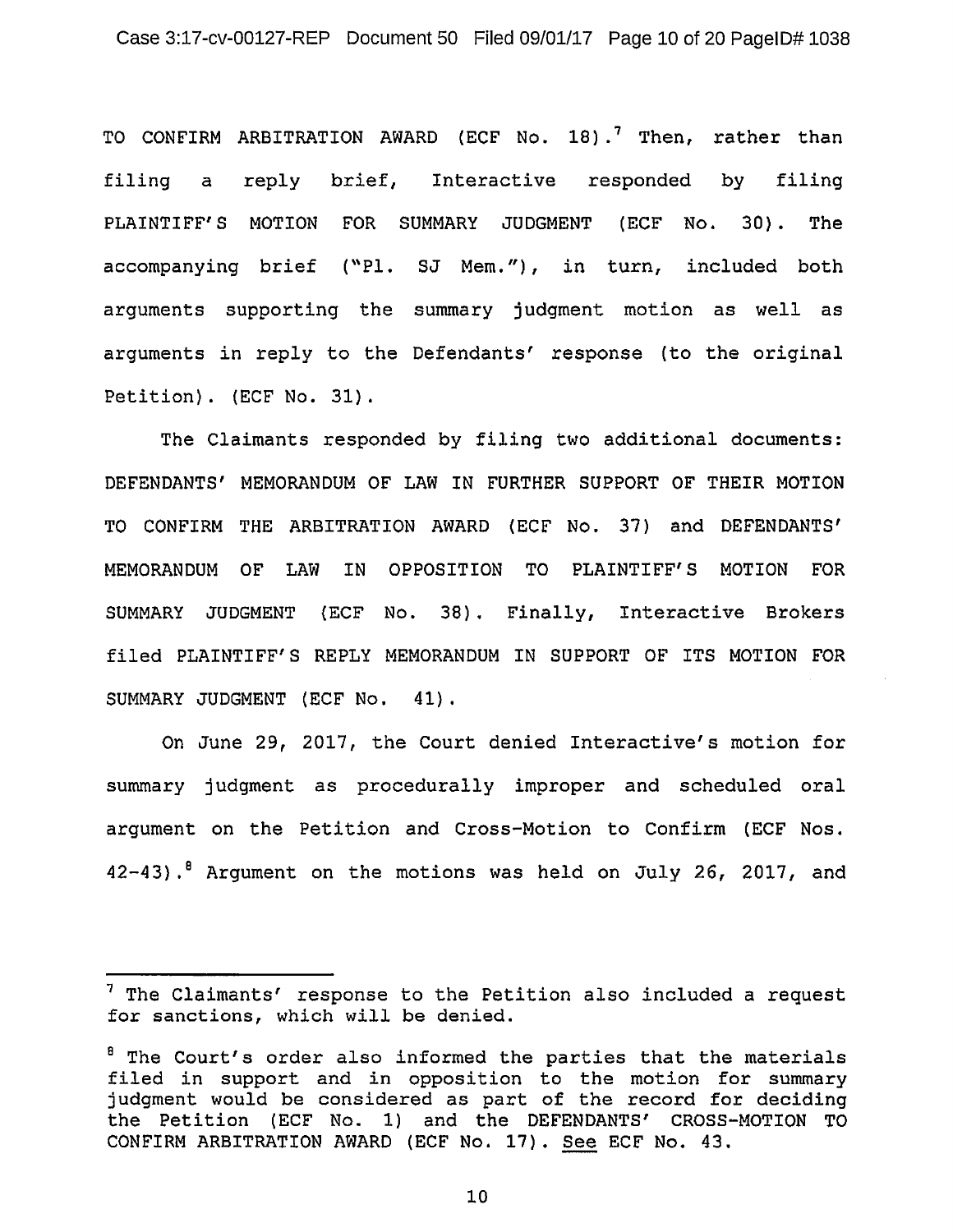both motions were fully submitted to the Court. The matter is now ripe.

### **LEGAL STANDARD**

Section 10 of the Federal Arbitration Act sets out the specific, limited grounds upon which an arbitral award may be vacated. They include:

(1) where the award was procured by corruption, fraud, or undue means;

{2} where there was evident partiality or corruption in the arbitrators, or either of them;

(3) where the arbitrators were guilty of misconduct in refusing to postpone the hearing, upon sufficient cause shown, or in refusing to hear evidence pertinent and material to the controversy; or of any other misbehavior by which the rights of any party have been prejudiced; or

{4) where the arbitrators exceeded their powers, or so imperfectly executed them that a mutual, final, and definite award upon the subject matter submitted was not made.

9 U.S.C. § lO(a). The Supreme Court has issued further instructions interpreting the fourth of these circumstances: where arbitrators exceed their powers.

In Oxford Health Plans LLC v. Sutter, 133 s. Ct. 2064 2013), the Supreme Court explained that "a party seeking relief under § 10(a)(4) bears a heavy burden."  $Id.$  at 2068. The Court instructed further:

It is not enough . . . to show that the arbitrator committed an error-or even a serious error. Because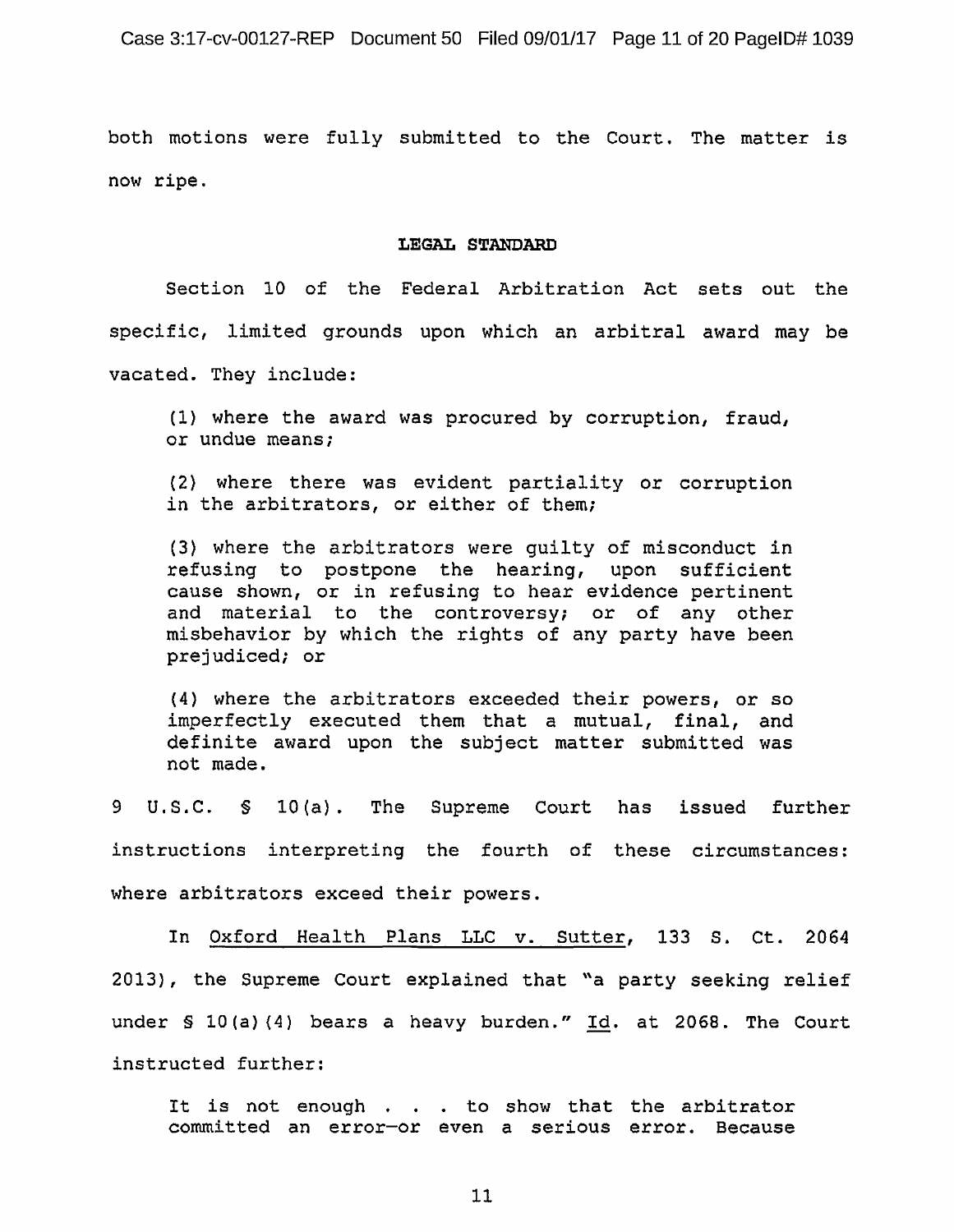the parties bargained for the arbitrator's construction of their agreement, an arbitral decision even arguably construing or applying the contract" must stand, regardless of a court's view of its (de)merits. Only if the arbitrator acts outside the scope of his contractually delegated authority-issuing an award that simply reflects his own notions of [economic] justice rather than drawing its essence<br>from the contract-may a court overturn his the contract-may a court determination. So the sole question for us *is* whether the arbitrator (even arquably) parties' contract, not whether he got its meaning right or wrong.

Id. at 2068 (internal citations and quotations omitted).

The Fourth Circuit has explained how to proceed when an award "fails to draw its essence from the contract," and where the award demonstrates a "manifest disregard of the law." Choice Hotels Int'l, Inc. v. SM Prop. Mgmt., LLC, 519 F.3d 200, 207 (4th Cir. 2008). An award fails to draw its essence from the contract "when an arbitrator has disregarded or modified unambiguous contract provisions or based an award upon his own personal notions of right and wrong." Three s Delaware, Inc. v. DataQuick Info. Sys., Inc., 492 F.3d 520, 528 (4th Cir. 2007). The latter-manifest disregard for the law-requires the moving party to show that the arbitrator was "aware of the law, understood it correctly, found it applicable to the case before [him], and yet chose to ignore it in propounding [his] decision." Long John Silver's Restaurants, Inc. v. Cole, 514 F.3d 345, 349 (4th Cir. 2008). This latter standard is "not an invitation to review the merits of the underlying arbitration,"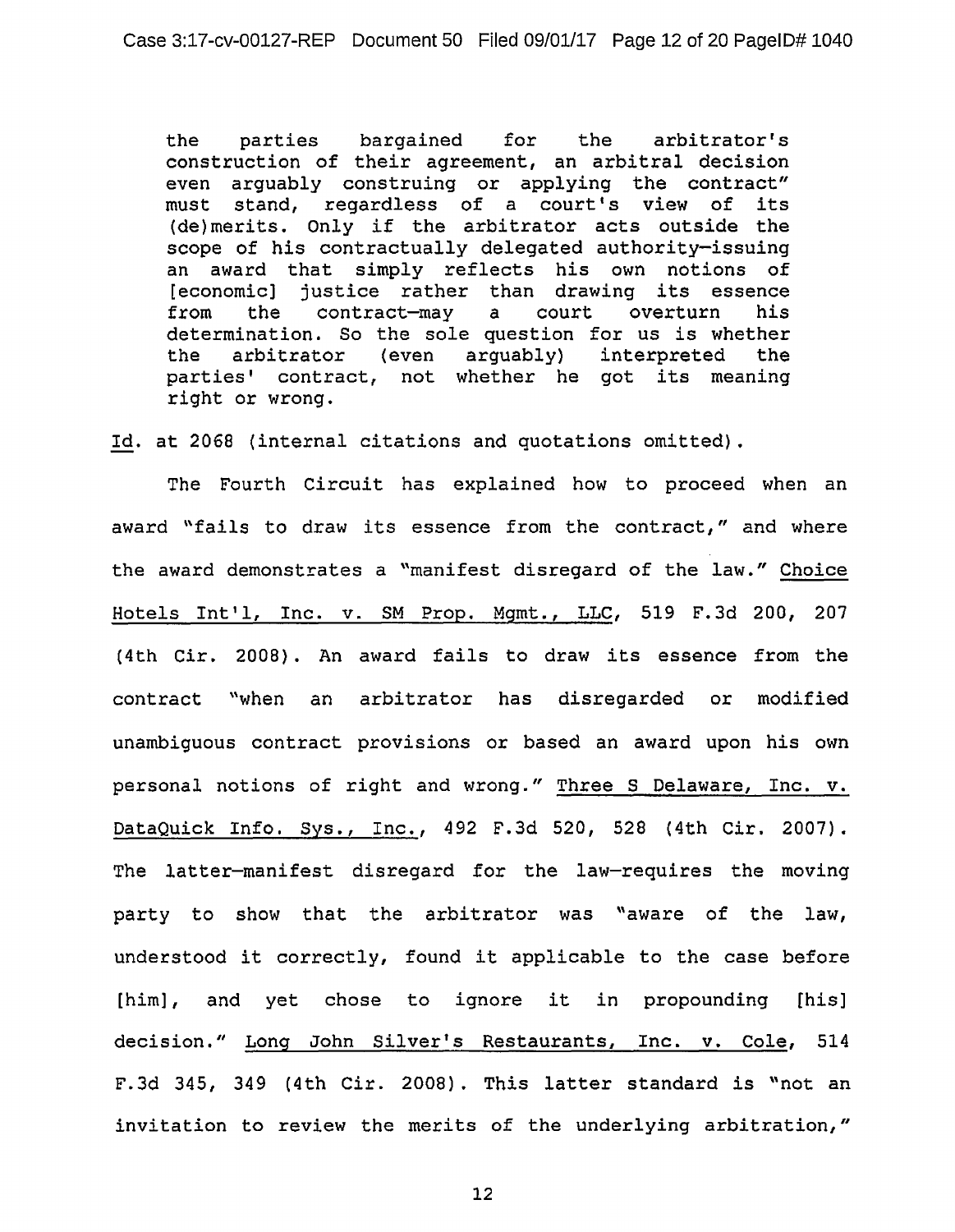and will apply only where: "(l) the disputed legal principle is clearly defined and is not subject to reasonable debate; and (2} the arbitrator refused to apply that legal principle." Jones v. Dancel, 792 F.3d 395, 402-03 (4th Cir.), cert. denied, 136 S. Ct. 591, 193 L. Ed. 2d 470 (2015).

Notwithstanding the ground upon which vacatur is requested, the Fourth Circuit has repeatedly emphasized that "judicial review of an arbitration award in federal court is severely circumscribed." Id. at 401 (quoting Apex Plumbing Supply, Inc. v. U.S. Supply Co., 142 F.3d 188, 193 (4th Cir.1998)). Indeed, the Fourth Circuit has described such review as "among the narrowest known at law," Apex, 142 F.3d at 193, and insisted that "a court sits to determine only whether the arbitrator did his job-not whether he did it well, correctly, or reasonably, but simply whether he did it." Wachovia Sec., LLC v. Brand, 671 F.3d 472, 478 (4th Cir. 2012) (internal citations omitted). Thus, "as long as the arbitrator is even arguably construing or applying the contract and acting within the scope of his authority, that a court is convinced he committed serious error does not suffice to overturn his decision." Choice Hotels, 519 F. 3d at 207 (quoting U.S. Postal Serv. v. Am. Postal Workers Union, AFL-CIO, 204 F.3d 523, 527 (4th Cir. 2000).

Nevertheless, even that determination-whether an arbitrator actually did his job-is made difficult by the fact that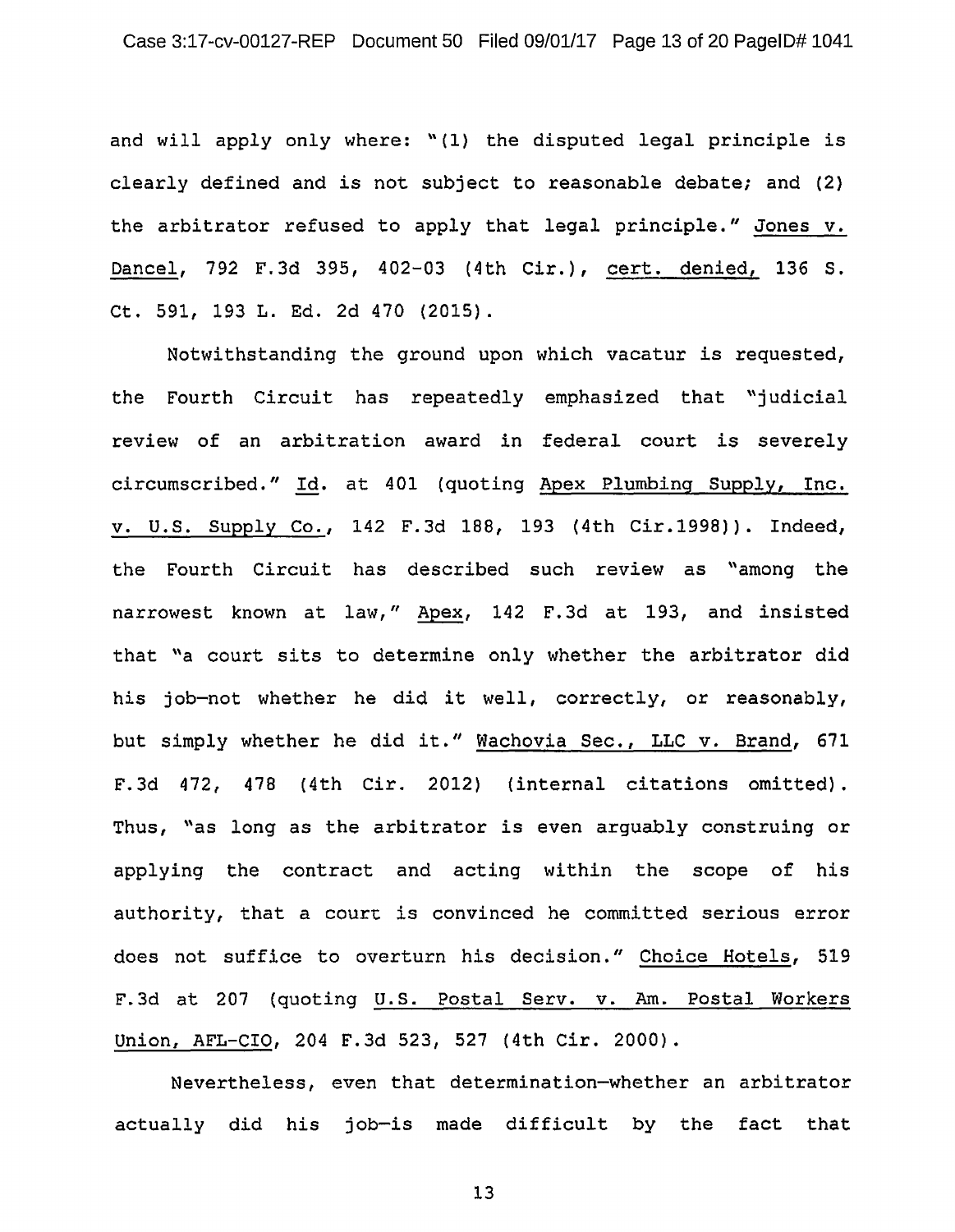"[a] rbitrators have no obligation to give their reasons for an award." United Steelworkers of Am. v. Enter. Wheel & Car Corp. , 363 U.S. 593, 598 (1960). And, although courts are permitted to remand an award back to the original arbitration panel for clarification of an ambiguity, that power too is significantly limited by precedent. The Supreme Court has instructed:

A mere ambiguity in the opinion accompanying an award, which permits the inference that the arbitrator may have exceeded his authority, is not a reason for refusing to enforce the award. Arbitrators have no obligation to the court to give their reasons for an award. To require opinions free of ambiguity may lead arbitrators to play it safe by writing no supporting opinions. This would be undesirable for a wellreasoned opinion tends to engender confidence in the integrity of the process and aids in clarifying the underlying agreement.

Id. The Fourth Circuit, in turn, has echoed this sentiment as "necessary to preserve the benefits of arbitration." Apex Plumbing, 142 F.3d at 193, n. 5.

Notwithstanding this instruction, a genuinely ambiguous, reasoned arbitration award can be remanded for clarification. Specifically, "[w] hen an arbitrator does provide reasons for a decision and when those reasons are so ambiguous as to make it impossible for a reviewing court to decide whether an award draws its essence from the agreement, the court may remand the case to the arbitrator for clarification." Cannelton Indus., Inc. v. Dist. 17, United Mine Workers of Am., 951 F.2d 591, 594 (4th Cir. 1991}. At the same time, because "arbitrators need not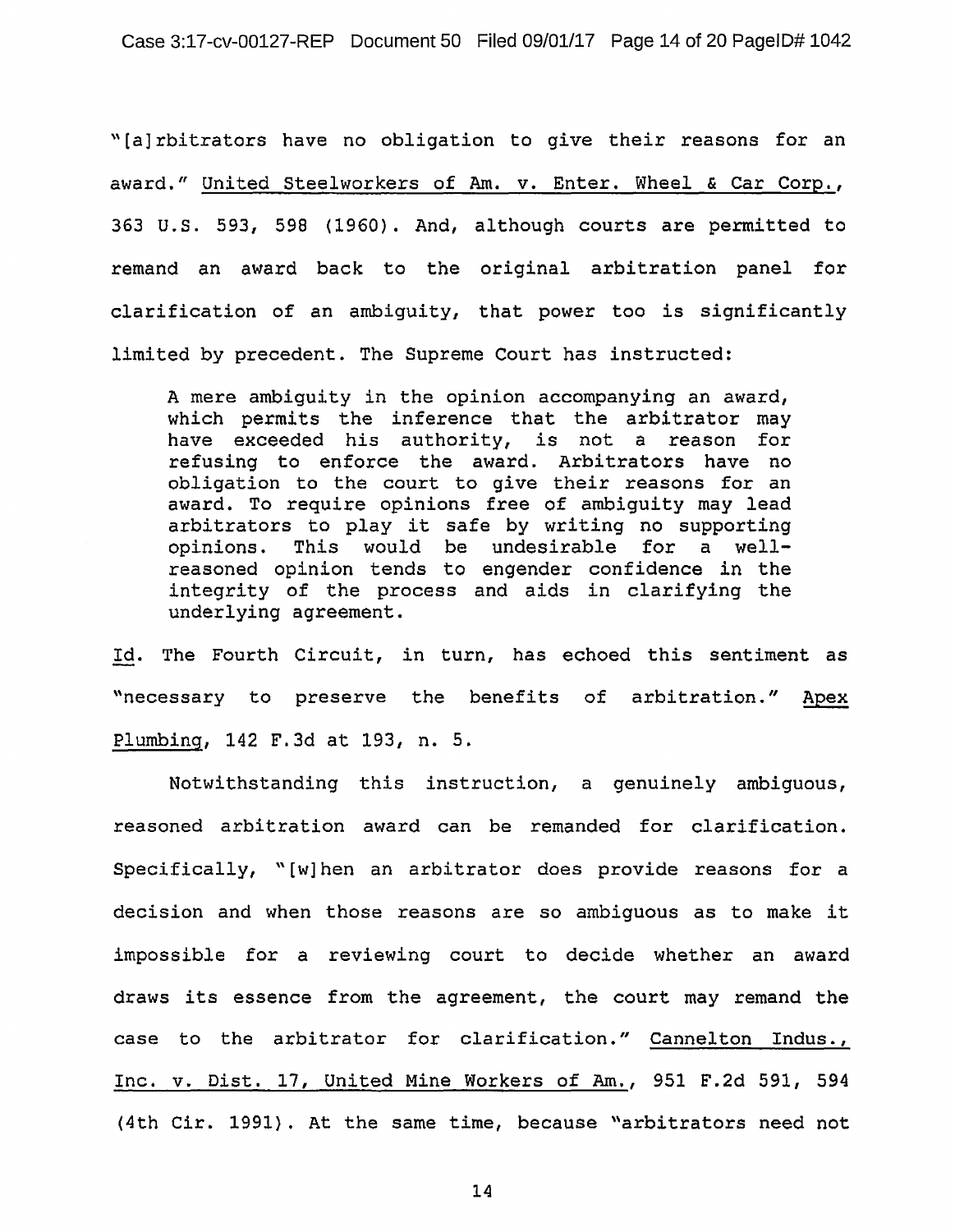state reasons for reaching a particular result," the fact that an arbitration award is unreasoned, without more, cannot serve as basis for remand. Remmey v. PaineWebber, Inc., 32 F. 3d 143, 150 (4th Cir. 1994) . Moreover, courts "must approach remand to the arbitrator with care lest the arbitrator believe that a 'remand' is equivalent to 'retrial' with an expectation of an opposite result the second time around." Raymond James Fin. Servs., Inc. v. Bishop, 596 F.3d 183, 191 (4th Cir. 2010) (internal citation omitted); but see also id. (" [R] emand to an arbitrator for clarification and interpretation is not unusual in judicial enforcement proceedings." Id. (citing McClatchy Newspapers *v.* Central Valley Typographical Union No. 46, 686 F.2d 731, 734 n. 1 (9th Cir. 1982)).

Although the standards governing remand may be unclear, one thing is obvious from the case law: without an explanation for an award-particularly in complex cases such as this one-the notion of meaningful judicial review becomes tenuous at best. Put simply, "when the arbitrators do not give their reasons, it is nearly impossible for the court to determine whether they acted in disregard of the law." O.R. Sec., Inc. v. Prof'l Planning Assocs., Inc., 857 F.2d 742, 747  $\{11th$  Cir. 1988); see also Oxford Health Plans, 133 S. Ct. at 2068. That is the case here.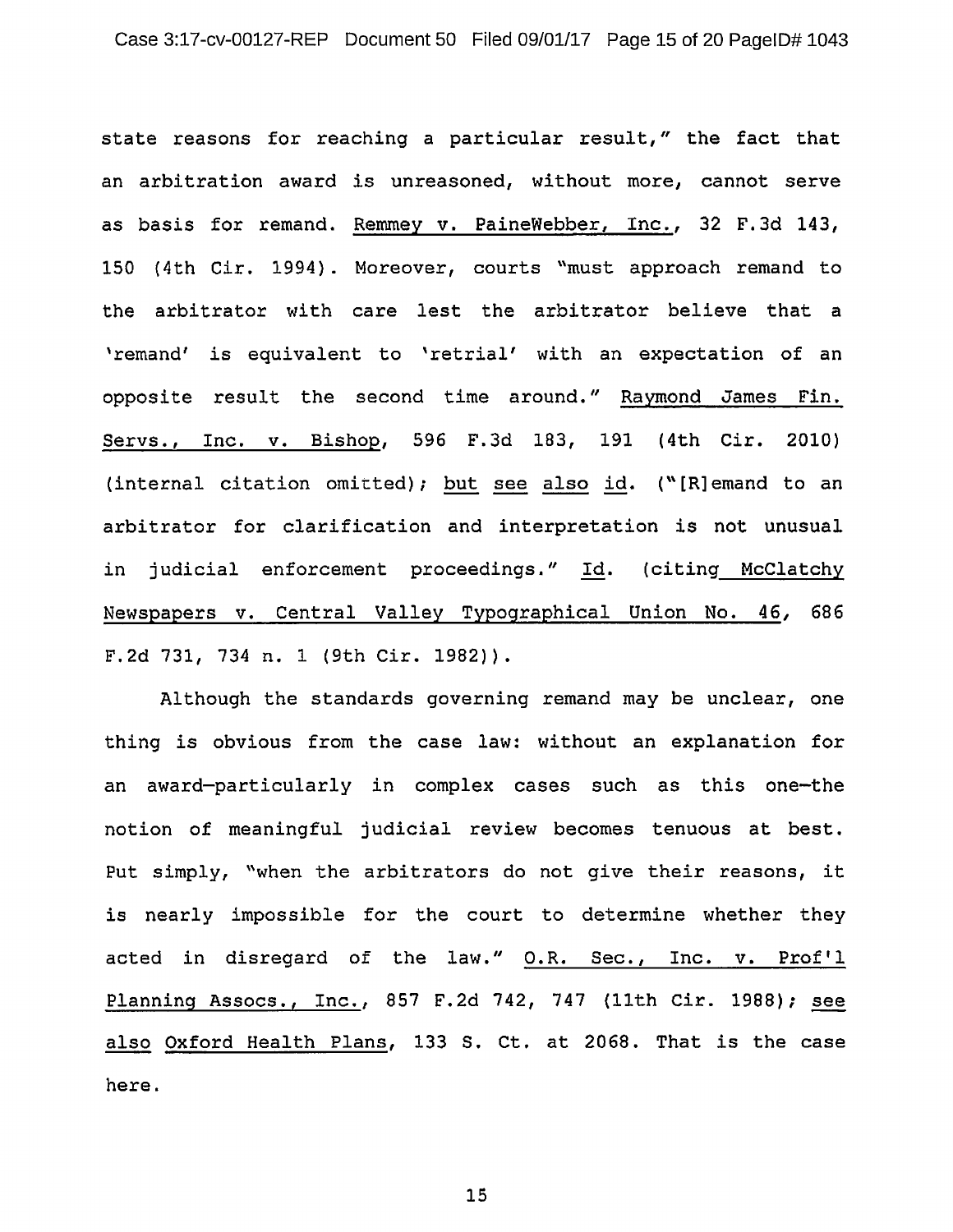# **DISCUSSION**

The award before the Court is not a reasoned one in the usual meaning of that term. Although the arbitrators did provide some reasons, relating to the denial of Interactive's counterclaim, the actual award of compensatory damages is not explained.<sup>9</sup> Under such circumstances, the Court can only speculate as to whether the arbitrators followed the law. And, because the arbitrators were at least "arguably construing or applying the contract and acting within the scope of [their] authority," the Court cannot vacate their decision. Choice Hotels, 519 F.3d at 207. Nevertheless, even after giving the arbitrators every benefit of the doubt possible, the Court cannot concoct a scenario where the amount of compensatory damages awarded in this case make sense. And, because of the perplexing amount of damages awarded, the Court is also unable to determine which of the nine claims filed by Claimants was the source of liability. In such circumstances, without further explanation from the arbitrators, it is impossible to know whether the arbitrators manifestly disregarded the law or simply made a mistake. O.R. Sec., Inc. v. Prof'l Planning Assocs., Inc., 857 F.2d 742, 747 (11th Cir. 1988}. The Court will

<sup>&</sup>lt;sup>9</sup> Interactive urges that "it is obvious from the language and structure of the Arbitrator's Report, that their Award in the Speculators' favor was based solely on FINRA Rule 4210," (Pl. SJ. Mem. 15} , but there is nothing obvious at all about the Award.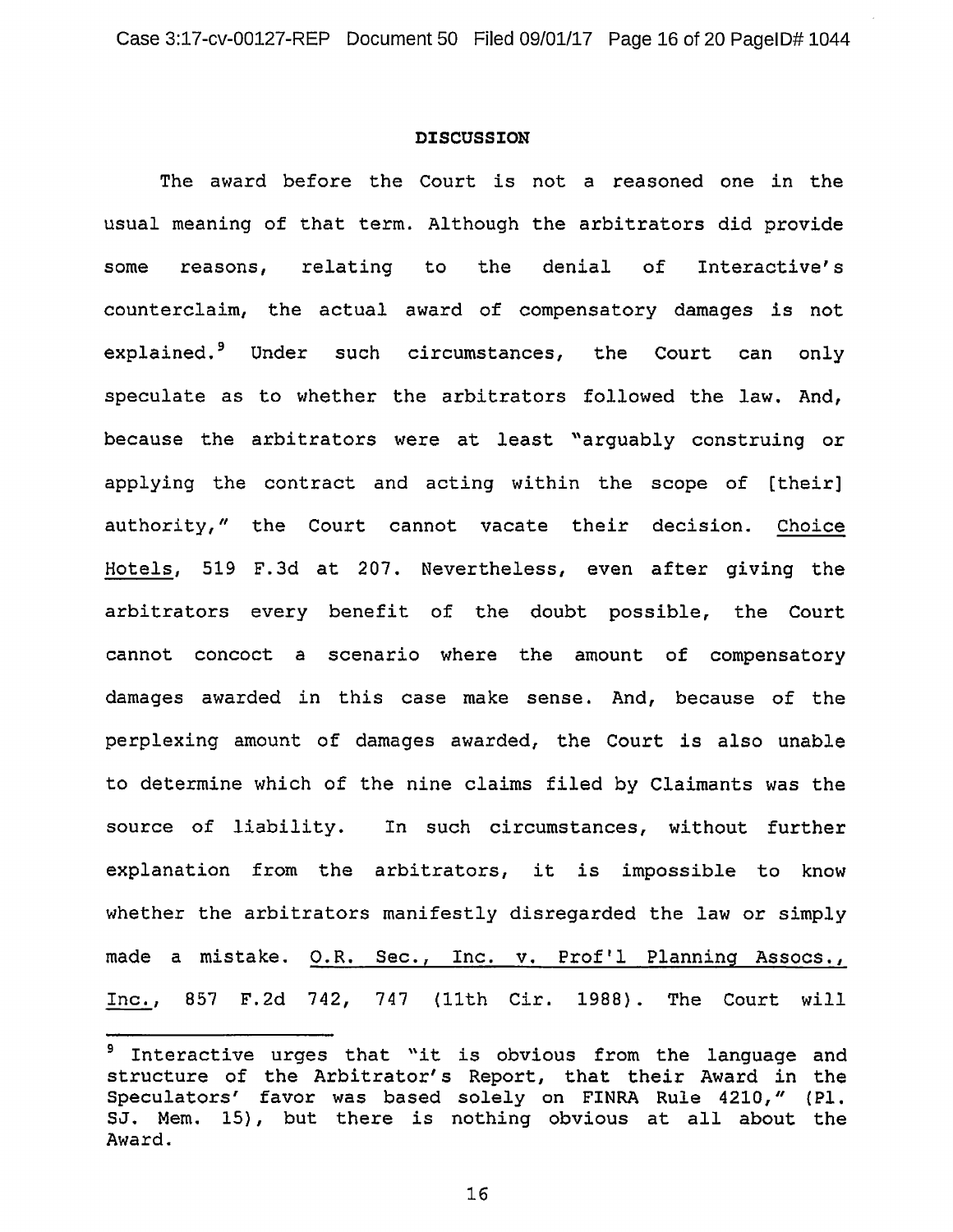therefore remand this award to the arbitrators for clarification.

Where the arbitrators do not give an explanation for their award, meaningful judicial review is "all but impossible." Dawahare v. Spencer, 210 F.3d 666, 669 (6th Cir. 2000). Here, the Claimants presented nine The arbitrators specifically explained that "[a]ny and all claims for relief not specifically addressed herein, including punitive damages, are denied." AWARD, 1 9. But, one cannot discern from the Arbitrators Report or the Award which claims for relief were, as the arbitrator put it, "specifically addressed." Moreover, it is impossible to determine how the damages awarded are related to any claim that was before the arbitrators. And, the Court cannot simply rubber stamp a damages award that it cannot explain. And, although the Court can hypothesize how Interactive was found liable in this case, the amount of damages awarded-the value of the Claimants' accounts on August 19, 2015-remains baffling.

The amount of damages awarded by the arbitrators does not correspond to any theory of liability that the Court can apprehend, much less the two principal theories of liability articulated by the Claimants at the arbitration. For example, if the predicate for liability was the fact that Interactive allowed ineligible securities to be traded on portfolio margin,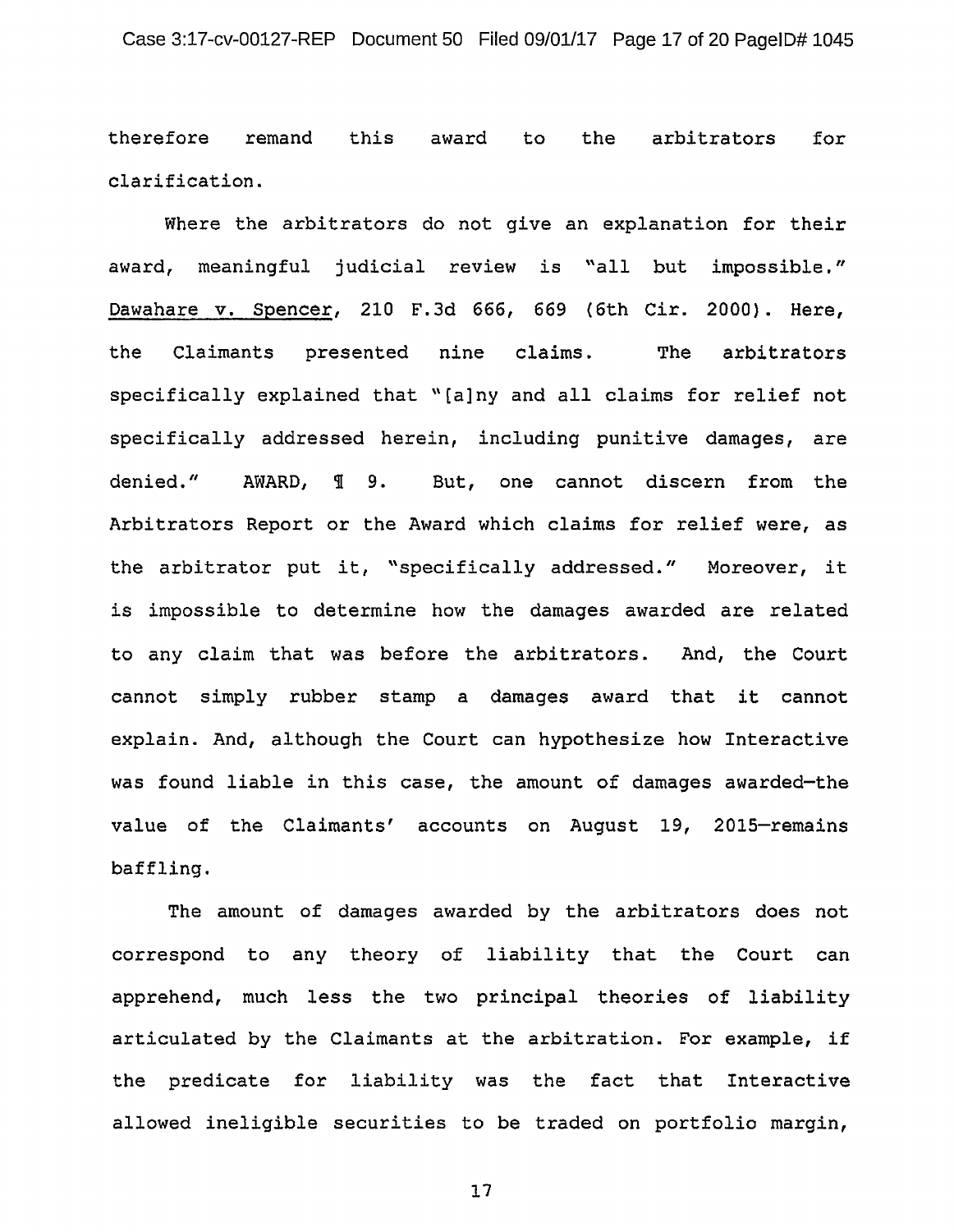then it would seem that a proper compensatory damages award would account for the fact that the Claimants had been executing these trades (and with great financial success} for months prior to the market volatility in August of 2015. It would not simply be pinned to the moment in time when these ineligible trades stopped paying off. Similarly, if Interactive's auto-liquidation procedure was the predicate for liability, an explanation is needed as to why the damages award should equal the value of the Claimant's accounts days before that auto-liquidation began. Indeed, the Claimants themselves admitted to the arbitrators that "[p] rior to any of IB's liquidation trades, the combined value of Claimants' accounts was \$172,940.94." (ECF No. 38-2 at 9}. Thus, neither theory of liability advanced by the Claimants seems to explain the award given by the arbitrators.

Of course, it is possible the arbitrators had a valid reason for pinning the damages award to the value of the Claimants' account on August 19, 2015. It is also possible the arbitrators simply made a mistake in applying the legal principles governing damages. Or, perhaps the panel manifestly disregarded the law of damages because it was easier than calculating the proper figure, or because they wished to punish Interactive. Two of those scenarios would require the award to be affirmed. Choice Hotels, 519 F.3d at 207. The third would require vacatur. Three S Delaware, 492 F.3d at 528. But, in the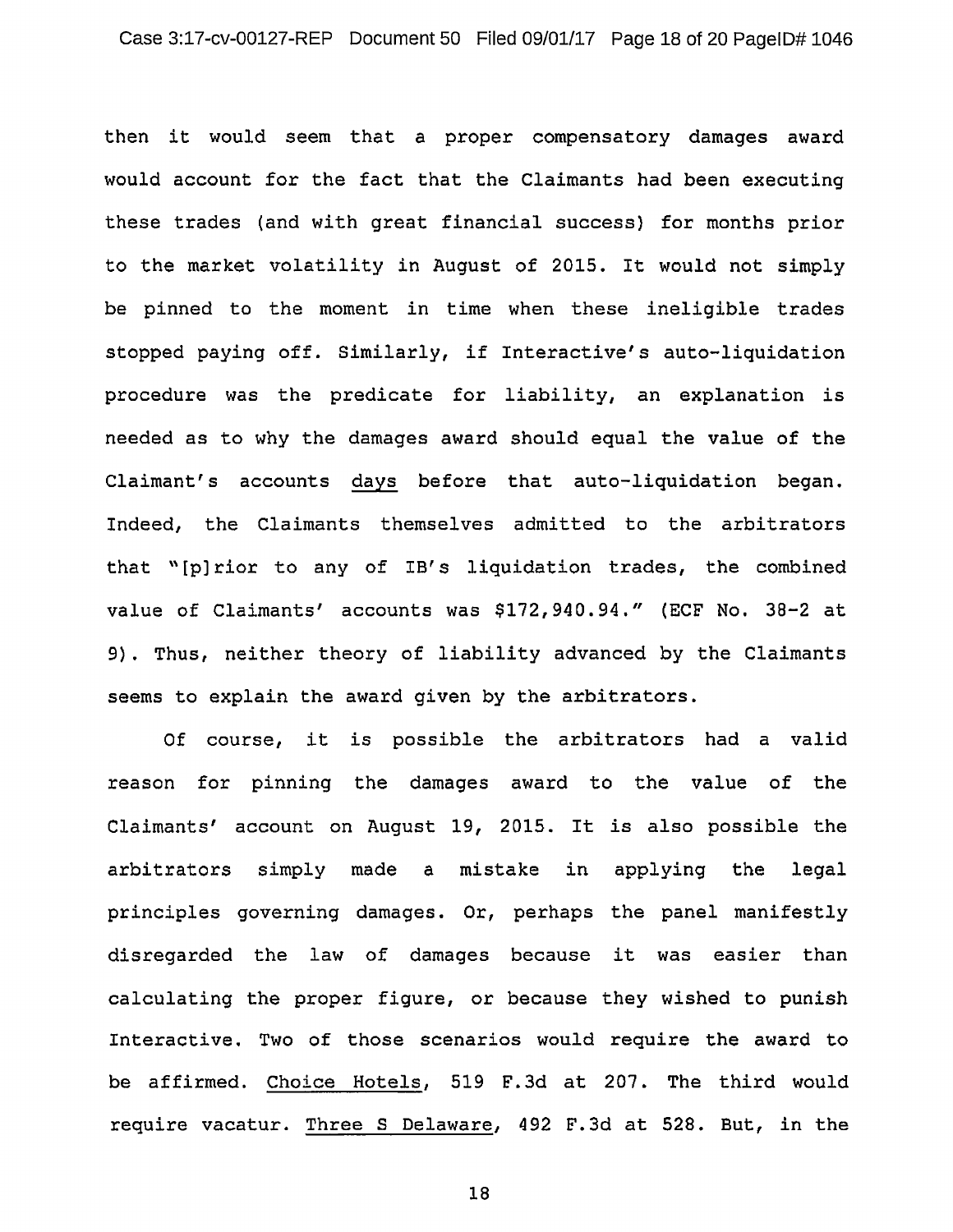words of the Claimants themselves, "it is simply impossible to discern . what legal theories or causes of action the Panel considered and accepted or rejected when finding liability." (ECF No. 37 at 3). The Court agrees.

To a lesser degree, the award for attorney's fees suffers from the same infirmity. The reason given for the award of attorney's fees is "pursuant to the parties agreement." The only agreement that allows an attorney's fee award permits an award to Interactive. The Court can determine, however, that the agreement calls for application of Connecticut law and Connecticut law requires that any contract that permits an award of attorney's fees be reciprocal. So the Court can conclude that there is a legal basis for the award. But, neither the agreement nor Connecticut law provide for percentage awards. Rather, the award must be reasonable. There is nothing in the record to which a percentage fee award can be tethered, much less the percentages that appear in the award. meaningful review on that issue is not possible. Hence,

"Judges . . . are not wallflowers or potted plants." Tagatz v. Marquette Univ., 861 F.2d 1040, 1045 (7th Cir. 1988). And this Court will not act as a rubber stamp. Because the Court cannot even theorize how calculating damages in the way done by the arbitrators would be proper, the Court will remand this arbitral decision back to the arbitrators for clarification as